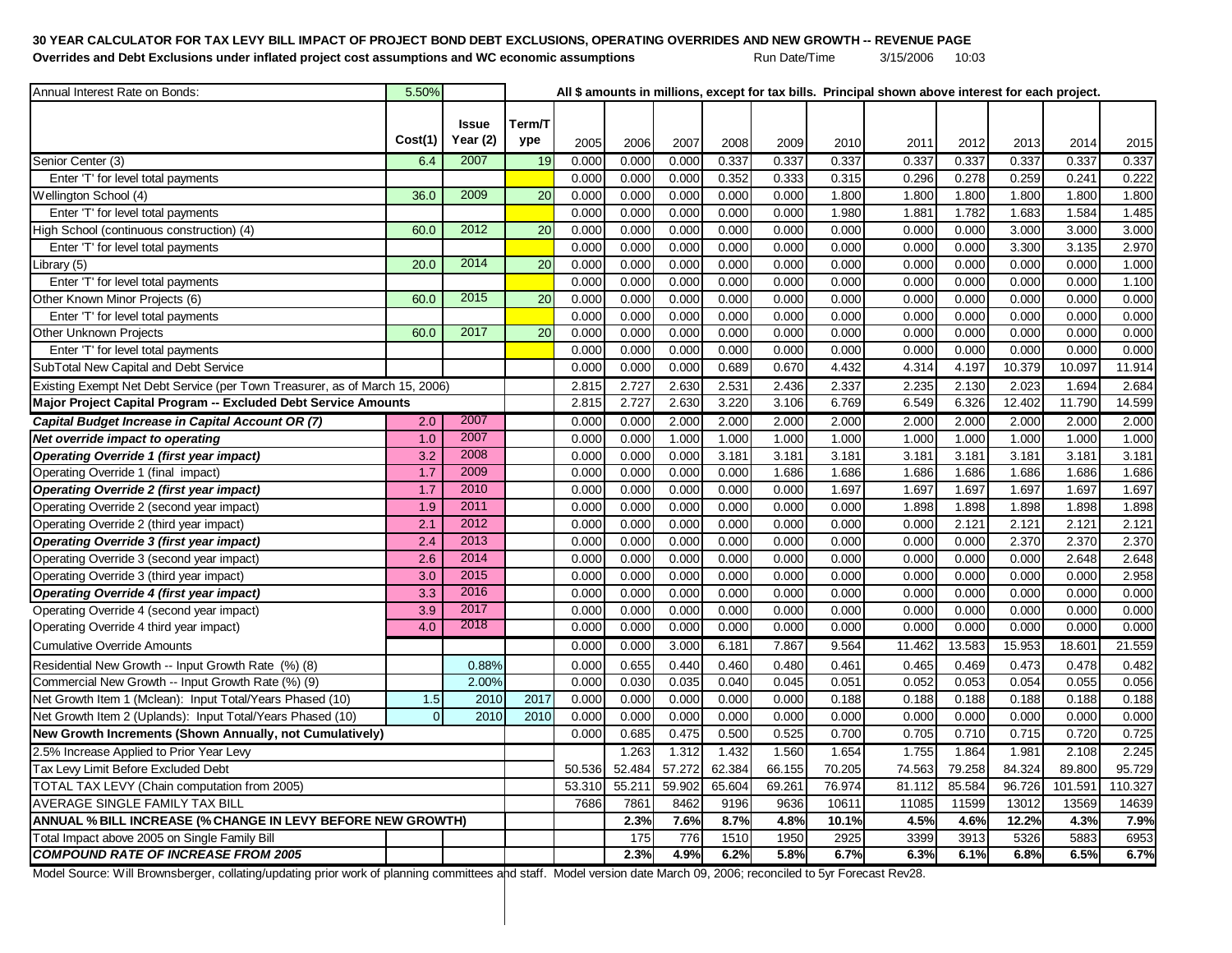## **30 YEAR CALCULATOR FOR TAX LEVY BILL IMPACT OF PROJECT BOND DEBT EXCLUSIONS, OPERATING OVERRIDES AND NEW GROWTH -- EXPENSE, SURPLUS/DEFICIT PAGE**

**Overrides and Debt Exclusions under inflated project cost assumptions and WC economic assumptions** Run Date/Time 3/15/2006 10:03

5.3% 5.4%

**Analysis of impact on Town Accountant/Warrant Committee Budget Forecast Deficit from March 2006, Rev 28**

|                                                                            |  |       | 2005     | 2006     | 2007     | 2008     | 2009     | 2010   | 201                                                           | 2012   | 2013    | 2014    | 2015    |
|----------------------------------------------------------------------------|--|-------|----------|----------|----------|----------|----------|--------|---------------------------------------------------------------|--------|---------|---------|---------|
| "Exp Redux/Operating Override Required" taken directly from spreadsheet    |  |       |          | $-0.006$ | 0.008    | $-3.180$ |          |        | -4.946 note: forecast reflects \$2.0 increased roads spending |        |         |         |         |
| Levy in Budget Forecast (as in spreadsheet, includes \$3m FY2007 override) |  |       |          | 55.212   | 60.338   | 62.848   | 64.692   |        |                                                               |        |         |         |         |
| Less Debt Exclusion Amounts in Budget Forecast                             |  |       |          | $-2.727$ | $-3.067$ | $-3.644$ | $-3.484$ |        |                                                               |        |         |         |         |
| Tax Levy Limit (before Excluded Debt) implied in budget Forecast           |  |       |          | 52.485   | 57.271   | 59.204   | 61.208   |        |                                                               |        |         |         |         |
| Increase to Model Tax Levy Limit (b.e.d.) reflecting overrides             |  |       |          | $-0.001$ | 0.001    | 3.180    | 4.947    |        |                                                               |        |         |         |         |
| Deficit/Surplus Based on Adjusted WC Forecast Expenses and Model Revenues  |  |       | $-0.007$ | 0.009    | 0.000    | 0.001    |          |        |                                                               |        |         |         |         |
|                                                                            |  |       |          |          |          |          |          |        |                                                               |        |         |         |         |
| 2008 Forecast Amounts increased by Model Input percentage rate after 08    |  |       |          |          |          |          |          |        |                                                               |        |         |         |         |
| Salaries and Wages adjusted as above (forecast estimates 4.2%)             |  | 4.2%  |          |          |          | 38.756   | 40.384   | 42.080 | 43.847                                                        | 45.689 | 47.608  | 49.607  | 51.691  |
| Health Care (forecast estimates 13%)                                       |  | 13.0% |          |          |          | 10.597   | 11.975   | 13.531 | 15.290                                                        | 17.278 | 19.524  | 22.062  | 24.931  |
| Less: percentage savings from health care cost shift in 09                 |  | 0.0%  |          |          |          |          | 0.000    | 0.000  | 0.000                                                         | 0.000  | 0.000   | 0.000   | 0.000   |
| All other costs (Forecast estimates blended 3.568 growth rate)             |  | 3.6%  |          |          |          | 27.799   | 28.791   | 29.818 | 30.882                                                        | 31.984 | 33.125  | 34.307  | 35.531  |
| Total Expense Budget excluding Excluded Debt                               |  |       |          |          |          | 77.152   | 81.149   | 85.429 | 90.020                                                        | 94.951 | 100.257 | 105.977 | 112.152 |
| <b>Tax Levy less Debt Exclusion</b>                                        |  |       |          |          |          | 62.384   | 66.155   | 70.205 | 74.563                                                        | 79.258 | 84.324  | 89.800  | 95.729  |
| All Other Funds Sources (Forecast estimates 1.5285%)                       |  | 1.53% |          |          |          | 14.769   | 14.995   | 15.224 | 15.457                                                        | 15.693 | 15.933  | 16.176  | 16.424  |
| Total Revenues other than Debt Exclusion                                   |  |       |          |          |          | 77.153   | 81.150   | 85.429 | 90.020                                                        | 94.951 | 100.257 | 105.977 | 112.152 |
| Deficit/Surplus Based on Model Expenses and Model Revenues                 |  |       |          |          |          | 0.001    | 0.000    | 0.0001 | 0.000                                                         | 0.000  | 0.000   | 0.000   | 0.000   |
| Model Deficit/Surplus as percent of Expenditures                           |  |       |          |          |          | 0%       | 0%       | 0%     | 0%                                                            | 0%     | 0%      | 0%      | 0%      |

 *Note that 2009 deficit/surplus serves as proof when noted forecast cost growth rates are used as input.*

## *NOTES TO REVENUE PAGE*

**(1) Construction cost estimates only partially reflect inflation, see notes.**

(2) Issue year may follow construction year by one or two years. BAN interest costs not reflected in model.

(3) Possible private contributions and Woodfall road funds not reflected. Reflects expected price based on inflation.

(4) Assumes state aid contribution of 40%; amount shown is Belmont contribution. Numbers inflated, but rates uncertain: \$60m for Wellington reflects current estimates of cost and inflation.

\$100m for High School assumes 7% inflation over 8 years from 2004 estimate of \$60 million.

(5) Library assumes \$20 million 2005 estimate, inlfated at 7% per year for 10 years to \$39.4 million with state and private contributions bringing town share to \$20 million.

(6) Original Cost estimate of \$6.9 million is code compliance cost from 2000 facilities audit. Largest components are highway yard and police station; also included are

skating rink, pool and field house. Plug number of \$60.0 is based on latest cost estimate for highway yard of approximately \$20.0 million.

(7) Override amount dedicated to increase in capital budget from current \$2.2 million level

(8) Line compounds the specified percentage growth rate to the Residential component of the tax levy from 2005: 50.592 Except that 2006-9 fixed to agree with forecast

(9) Line compounds the specified percentage growth rate to the Commercial component of the tax levy from 2005: 2.352 Except that 2006-9 fixed to agree with forecast

Note that this and prior line both omit a small interaction term. New growth for levy limit is prior year's tax rate applied to new assessed value growth. So tax rate decline from value inflation in excess of 2.5% will operate to slightly reduce the available new growth under proposition 2.5. This assumes exact offset and gives new growth based on value growth.

(10) Input here estimated revenues net of costs of development. This method omits excess of cost growth over sum of 2.5% and override revenue growth on new base in out years.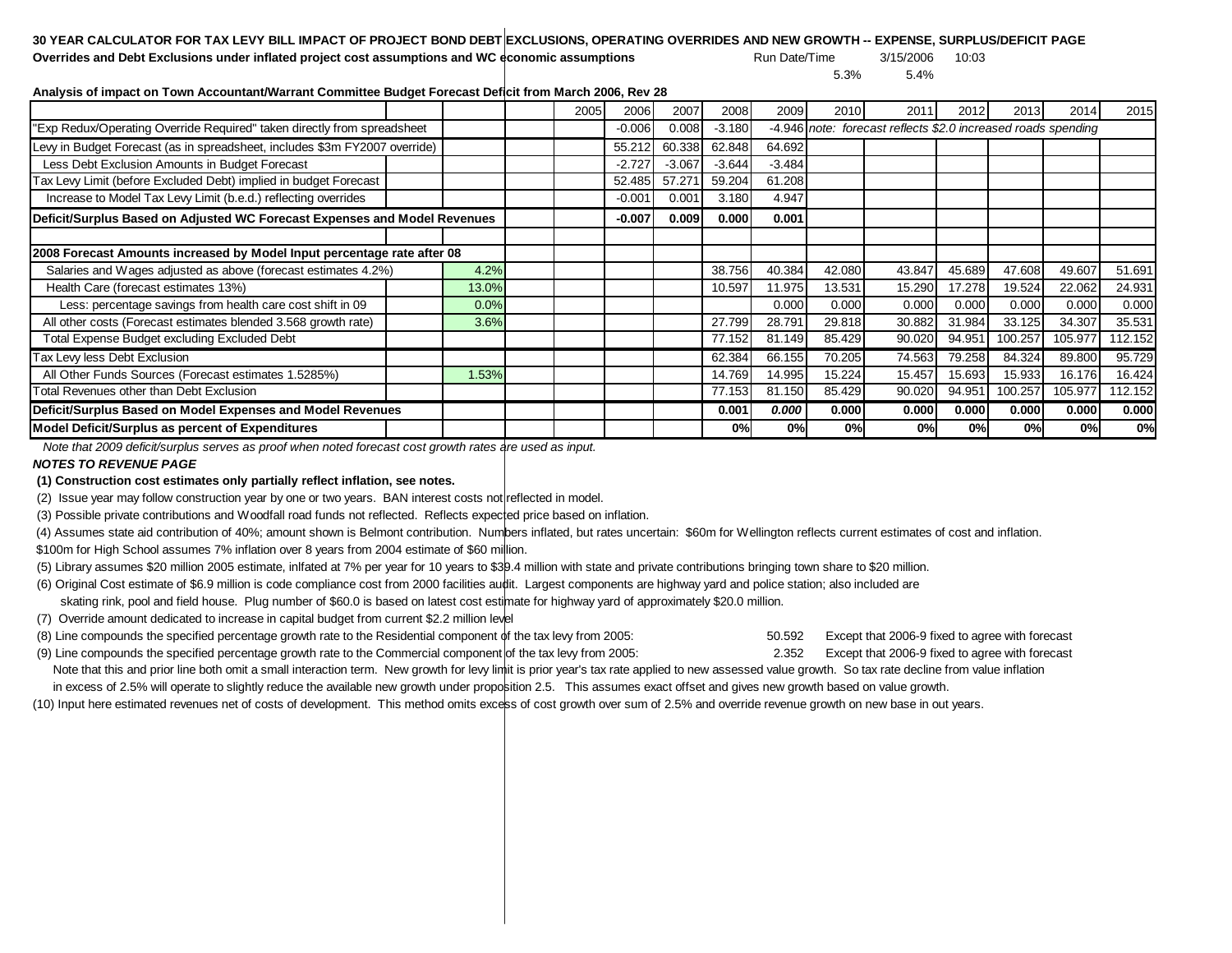| 2016    | 2017    | 2018               |
|---------|---------|--------------------|
| 0.337   | 0.337   | 0.337              |
| 0.204   | 0.185   | 0.167              |
| 1.800   | 1.800   | 1.800              |
| 1.386   | 1.287   | 1.188              |
| 3.000   | 3.000   | 3.000              |
| 2.805   | 2.640   | 2.475              |
| 1.000   | 1.000   | 1.000              |
| 1.045   | 0.990   | 0.935              |
| 3.000   | 3.000   | 3.000              |
| 3.300   | 3.135   | 2.970              |
| 0.000   | 0.000   | 3.000              |
| 0.000   | 0.000   | 3.300              |
| 17.877  | 17.374  | 23.172             |
| 1.501   | 1.455   | 1.408              |
| 19.377  | 18.829  | 24.580             |
| 2.000   | 2.000   | 2.000              |
| 1.000   | 1.000   | 1.000              |
| 3.181   | 3.181   | 3.181              |
| 1.686   | 1.686   | 1.686              |
| 1.697   | 1.697   | 1.697              |
| 1.898   | 1.898   | $\overline{1.898}$ |
| 2.121   | 2.121   | 2.121              |
| 2.370   | 2.370   | 2.370              |
| 2.648   | 2.648   | 2.648              |
| 2.958   | 2.958   | 2.958              |
| 3.305   | 3.305   | 3.305              |
| 0.000   | 3.920   | 3.920              |
| 0.000   | 0.000   | 4.000              |
| 24.864  | 28.784  | 32.784             |
| 0.486   | 0.490   | 0.495              |
| 0.057   | 0.058   | 0.060              |
| 0.188   | 0.188   | 0.000              |
| 0.000   | 0.000   | 0.000              |
| 0.731   | 0.736   | 0.554              |
| 2.393   | 2.554   | 2.734              |
| 102.158 | 109.368 | 116.657            |
| 121.535 | 128.197 | 141.236            |
| 16030   | 16811   | 18448              |
| 9.5%    | 4.9%    | 9.7%               |
| 8344    | 9125    | 10762              |
| 6.9%    | 6.7%    | 7.0%               |